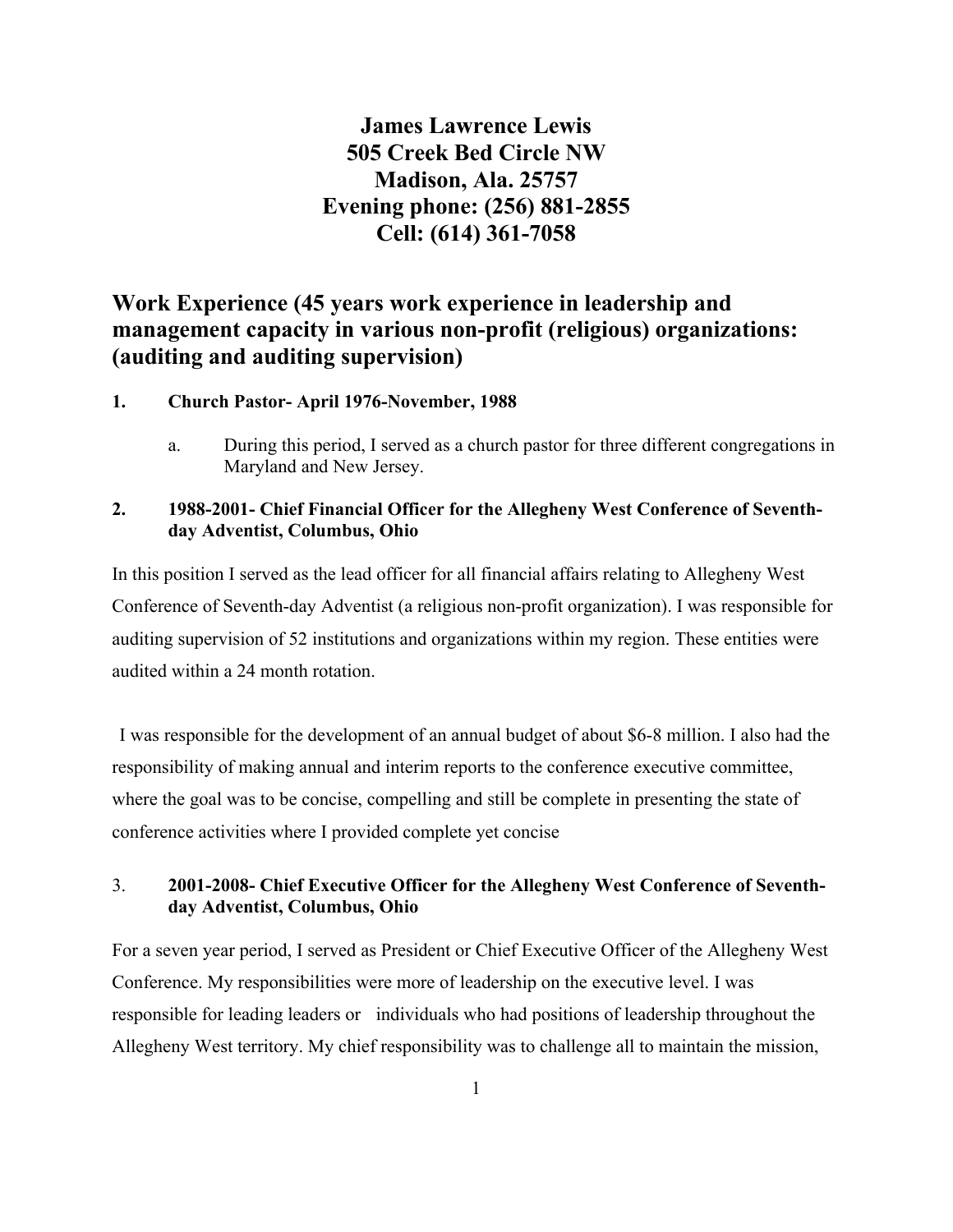vision and values of the conference. During the time as the President, I led in a collaborative manner for the development and implementation of a conference wide strategic plan. Once the strategic plan was developed, I served as a spokesperson, going from church to church to promote the benefits of the overall strategic plan. I continued in developing seminars on role of various church officers, the importance of developing the local church member, the importance of personal financial management. Again, the main responsibility of the position was the management of people, with a staff of church pastors and office staff that totaled 65 full-time individuals, it was essential to work with them as a whole and to work with them individually to develop buy-in for agreed upon priorities. My responsibility included review of workers with annual evaluations or assessment.

### Office For Regional Conference Ministry 9/01/2008- February, 2018 **Director of Operations-Huntsville, Al**

# **May, 2001-August, 2008-President, Chief Executive Officer of the Allegheny West Conference of Seventh-day Adventists, 1339 E. Broad Street, Columbus, Ohio 43205.**

For a 9 year period, I served as the President or Chief Financial Officer of the Allegheny West Conference. My responsibilities were more of leadership on the executive level. I had to lead individuals who had positions of leadership throughout the Allegheny West territory. My chief responsibility was to challenge all to maintain the mission, vision and values of the conference. During the time as the President, I led in a collaborative manner for the development and implementation of a conference wide strategic plan. Once the strategic plan was developed, I served as a spokesperson, going from church to church to promote the benefits of the overall strategic plan. I continued in developing seminars on role of various church officers, the importance of developing the local church member, the importance of personal financial management. Again, the main responsibility of the position was the management of people, with a staff of church pastors and office staff that totaled 65 full-time individuals, it was essential to work with them as a whole and to work with them individually to develop buy-in for agreed upon priorities.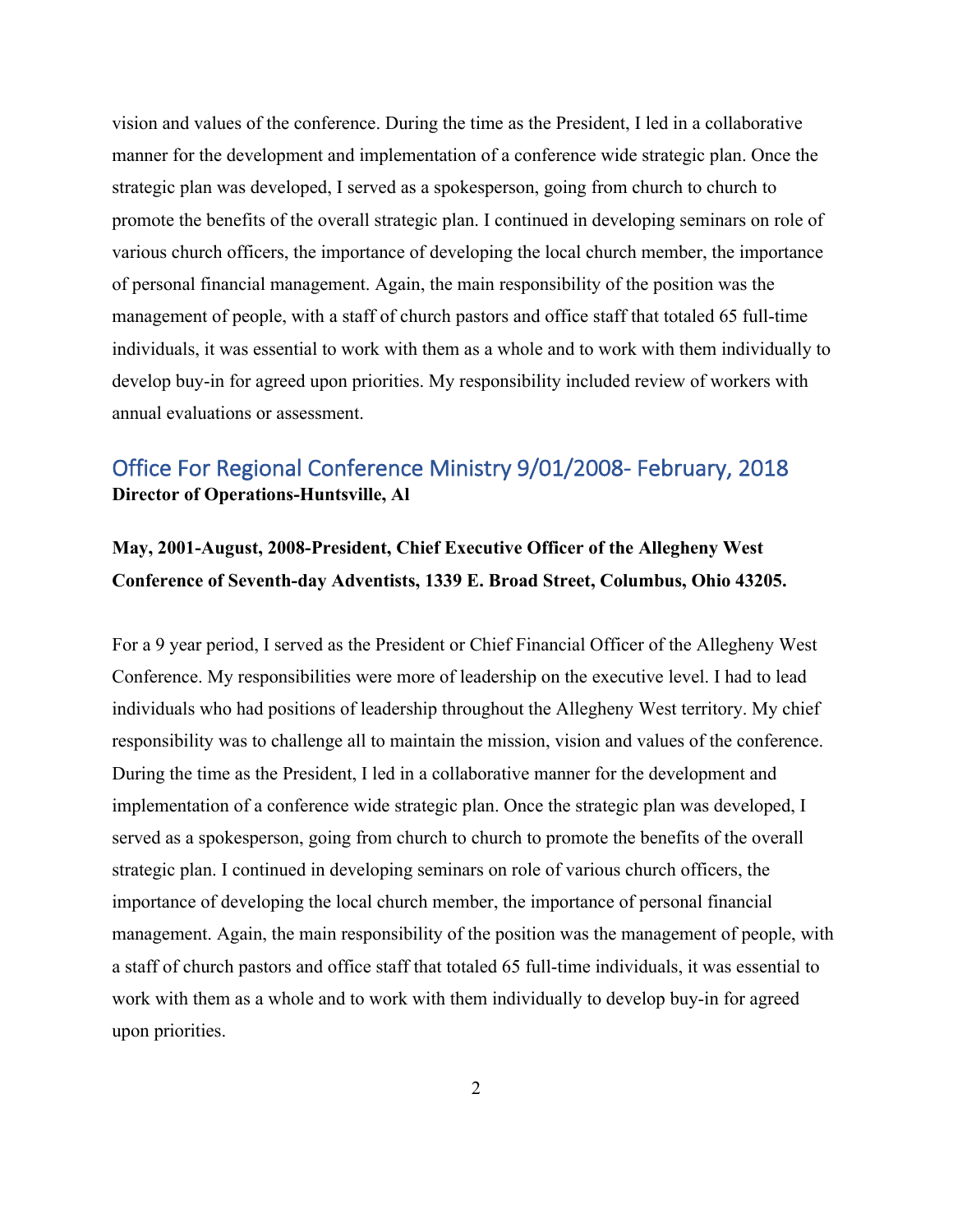# **August, 2008-Present- Director of Operations, Office for Regional Conference Ministries, 7000 Adventist Blvd. 35896**

The Office for Regional Conference Ministries, located in Huntsville, Alabama is the headquarters for eleven regional, non-profit religious administrative entities in the United States. The Office for Regional Conference Ministry, located in Huntsville, Alabama serves as headquarters for eleven regional conferences that serve approximately 1,230 churches, 330,000 members with an annual consolidated budget of over \$180 million. As Director of Operations, I was responsible for the supervision of budget development and annual allocation. I act as a consultant to the eleven regional officers in the area of strategic planning, leadership development, board governance and am responsible for the follow-though for the continuation of any shared projects by all of the various organizations. One of my duties was to assist in the curriculum development of the leadership center located on the campus of Oakwood University, Huntsville, Alabama. I served as vice- chair of the planning committee annual Pastors= Evangelism and Leadership Conference which attracted about 1,000 pastors world-wide for continuing education and professional development.

As the director in addition to budget development, I served also in the capacity to several subsidiaries as chair of auditing review committee, which has the responsibilities of reviewing annual audit reports and making recommendations based upon the report to either improve internal control and maintain internal control.

#### **Intangibles**

3